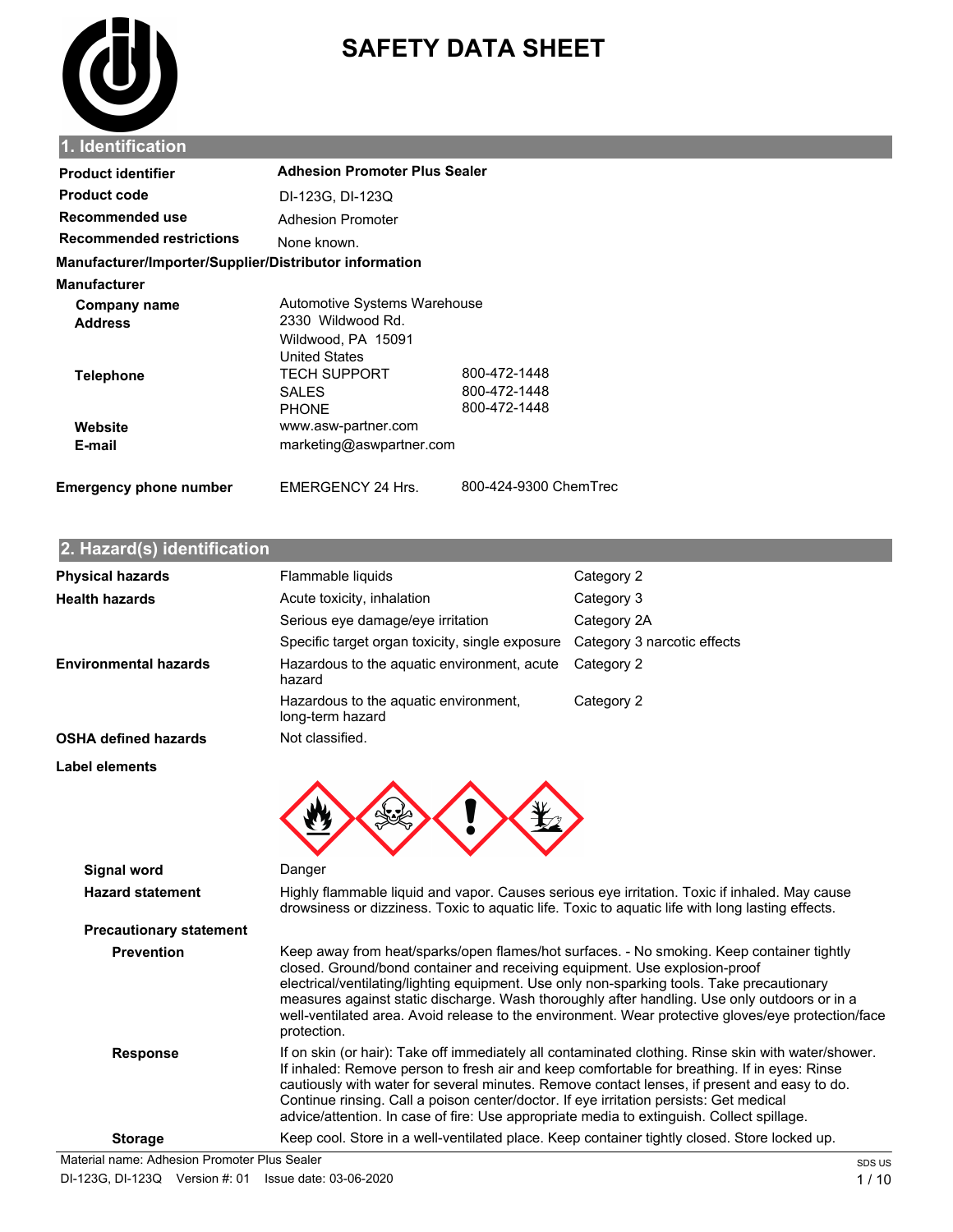# **Eazard(s) not otherwise classified (ENOC)**

**Disposal** Dispose of contents/container in accordance with local/regional/national/international regulations.

Static accumulating flammable liquid can become electrostatically charged even in bonded and grounded equipment. Sparks may ignite liquid and vapor. May cause flash fire or explosion.

**Supplemental information** 60% of the mixture consists of component(s) of unknown acute oral toxicity. 63% of the mixture consists of component(s) of unknown acute dermal toxicity. 60% of the mixture consists of component(s) of unknown acute inhalation toxicity. 24.1% of the mixture consists of component(s) of unknown acute hazards to the aquatic environment. 24.1% of the mixture consists of component(s) of unknown long-term hazards to the aquatic environment.

#### **3. Composition/information on ingredients**

#### **Mixtures Chemical name Common name and synonyms CAS number %** parachlorobenzotriflouride 98-56-6 60 Acetone 67-64-1 24.1 N-Butyl Acetate 3 and 3 and 3 and 3 and 3 and 3 and 4 and 4 and 4 and 4 and 4 and 4 and 4 and 4 and 4 and 4 and 4 and 4 and 4 and 4 and 4 and 4 and 4 and 4 and 4 and 4 and 4 and 4 and 4 and 4 and 4 and 4 and 4 and 4 and 4 **4. First-aid measures** Remove victim to fresh air and keep at rest in a position comfortable for breathing. Oxygen or artificial respiration if needed. Do not use mouth-to-mouth method if victim inhaled the substance. Induce artificial respiration with the aid of a pocket mask equipped with a one-way valve or other proper respiratory medical device. Call a poison center or doctor/physician. **Inhalation** Take off immediately all contaminated clothing. Rinse skin with water/shower. Get medical attention if irritation develops and persists. **Skin contact** Immediately flush eyes with plenty of water for at least 15 minutes. Remove contact lenses, if present and easy to do. Continue rinsing. Get medical attention if irritation develops and persists. **Eye contact Ingestion Rinse mouth. Get medical attention if symptoms occur.** May cause drowsiness and dizziness. Headache. Nausea, vomiting. Severe eye irritation. Symptoms may include stinging, tearing, redness, swelling, and blurred vision. **Most important symptoms/effects, acute and delayed** Provide general supportive measures and treat symptomatically. Thermal burns: Flush with water immediately. While flushing, remove clothes which do not adhere to affected area. Call an ambulance. Continue flushing during transport to hospital. Keep victim warm. Keep victim under observation. Symptoms may be delayed. **Indication of immediate medical attention and special treatment needed** Take off all contaminated clothing immediately. Ensure that medical personnel are aware of the material(s) involved, and take precautions to protect themselves. Show this safety data sheet to the doctor in attendance. Wash contaminated clothing before reuse. **General information 5. Fire-fighting measures** Water fog. Alcohol resistant foam. Carbon dioxide (CO2). Dry chemical powder, carbon dioxide, sand or earth may be used for small fires only. **Suitable extinguishing media Unsuitable extinguishing** Do not use water jet as an extinguisher, as this will spread the fire. **media** Vapors may form explosive mixtures with air. Vapors may travel considerable distance to a source of ignition and flash back. This product is a poor conductor of electricity and can become electrostatically charged. If sufficient charge is accumulated, ignition of flammable mixtures can occur. To reduce potential for static discharge, use proper bonding and grounding procedures. This liquid may accumulate static electricity when filling properly grounded containers. Static electricity accumulation may be significantly increased by the presence of small quantities of water or other contaminants. Material will float and may ignite on surface of water. During fire, gases hazardous to health may be formed. **Specific hazards arising from the chemical Special protective equipment** Self-contained breathing apparatus and full protective clothing must be worn in case of fire. **and precautions for firefighters** In case of fire and/or explosion do not breathe fumes. Move containers from fire area if you can do so without risk. **Fire fighting equipment/instructions Specific methods** Use standard firefighting procedures and consider the hazards of other involved materials. **General fire hazards** Highly flammable liquid and vapor.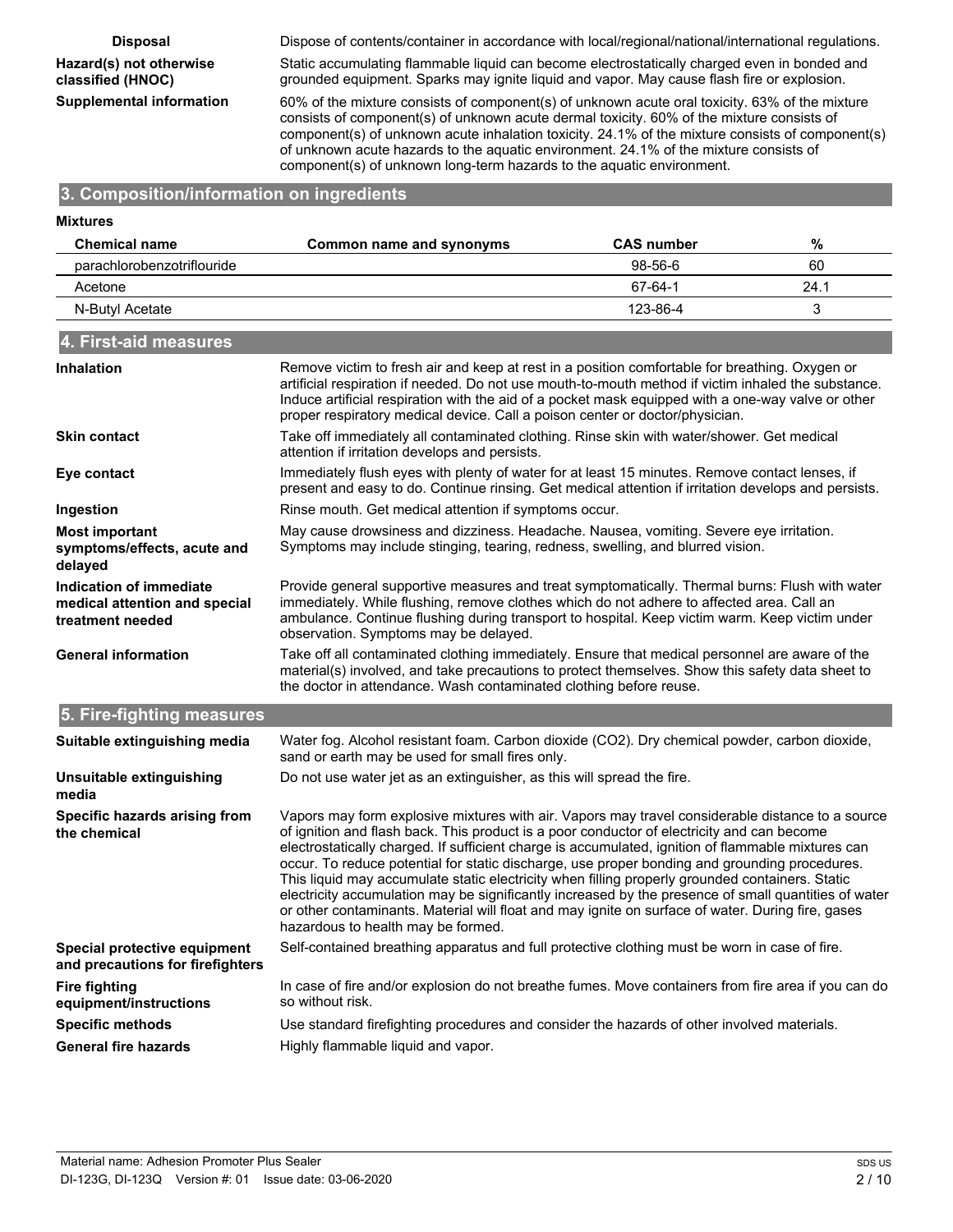#### **r. Accidental release measures**

| <b>Personal precautions,</b><br>protective equipment and<br>emergency procedures | Keep unnecessary personnel away. Keep people away from and upwind of spill/leak. Eliminate all<br>ignition sources (no smoking, flares, sparks, or flames in immediate area). Wear appropriate<br>protective equipment and clothing during clean-up. Avoid breathing mist/vapors. Do not touch<br>damaged containers or spilled material unless wearing appropriate protective clothing. Ventilate<br>closed spaces before entering them. Use appropriate containment to avoid environmental<br>contamination. Transfer by mechanical means such as vacuum truck to a salvage tank or other<br>suitable container for recovery or safe disposal. Local authorities should be advised if significant<br>spillages cannot be contained. For personal protection, see section 8 of the SDS.                                                                                                                                                                                                                                                                                                                                                                                    |
|----------------------------------------------------------------------------------|-----------------------------------------------------------------------------------------------------------------------------------------------------------------------------------------------------------------------------------------------------------------------------------------------------------------------------------------------------------------------------------------------------------------------------------------------------------------------------------------------------------------------------------------------------------------------------------------------------------------------------------------------------------------------------------------------------------------------------------------------------------------------------------------------------------------------------------------------------------------------------------------------------------------------------------------------------------------------------------------------------------------------------------------------------------------------------------------------------------------------------------------------------------------------------|
| <b>Methods and materials for</b><br>containment and cleaning up                  | Eliminate all ignition sources (no smoking, flares, sparks, or flames in immediate area). Keep<br>combustibles (wood, paper, oil, etc.) away from spilled material. Take precautionary measures<br>against static discharge. Use only non-sparking tools. This material is classified as a water<br>pollutant under the Clean Water Act and should be prevented from contaminating soil or from<br>entering sewage and drainage systems which lead to waterways.                                                                                                                                                                                                                                                                                                                                                                                                                                                                                                                                                                                                                                                                                                            |
|                                                                                  | Large Spills: Stop the flow of material, if this is without risk. Dike the spilled material, where this is<br>possible. Use a non-combustible material like vermiculite, sand or earth to soak up the product<br>and place into a container for later disposal. Following product recovery, flush area with water.                                                                                                                                                                                                                                                                                                                                                                                                                                                                                                                                                                                                                                                                                                                                                                                                                                                          |
|                                                                                  | Small Spills: Absorb with earth, sand or other non-combustible material and transfer to containers<br>for later disposal. Wipe up with absorbent material (e.g. cloth, fleece). Clean surface thoroughly to<br>remove residual contamination.                                                                                                                                                                                                                                                                                                                                                                                                                                                                                                                                                                                                                                                                                                                                                                                                                                                                                                                               |
| <b>Environmental precautions</b>                                                 | Never return spills to original containers for re-use. For waste disposal, see section 13 of the SDS.<br>Avoid release to the environment. Inform appropriate managerial or supervisory personnel of all<br>environmental releases. Prevent further leakage or spillage if safe to do so. Avoid discharge into<br>drains, water courses or onto the ground. Use appropriate containment to avoid environmental<br>contamination.                                                                                                                                                                                                                                                                                                                                                                                                                                                                                                                                                                                                                                                                                                                                            |
| 7. Handling and storage                                                          |                                                                                                                                                                                                                                                                                                                                                                                                                                                                                                                                                                                                                                                                                                                                                                                                                                                                                                                                                                                                                                                                                                                                                                             |
| <b>Precautions for safe handling</b>                                             | Do not handle, store or open near an open flame, sources of heat or sources of ignition. Protect<br>material from direct sunlight. When using do not smoke. Explosion-proof general and local exhaust<br>ventilation. Minimize fire risks from flammable and combustible materials (including combustible<br>dust and static accumulating liquids) or dangerous reactions with incompatible materials. Handling<br>operations that can promote accumulation of static charges include but are not limited to: mixing,<br>filtering, pumping at high flow rates, splash filling, creating mists or sprays, tank and container<br>filling, tank cleaning, sampling, gauging, switch loading, vacuum truck operations. Take<br>precautionary measures against static discharges. All equipment used when handling the product<br>must be grounded. Use non-sparking tools and explosion-proof equipment. Avoid breathing<br>mist/vapors. Avoid contact with eyes. Avoid prolonged exposure. Use only outdoors or in a<br>well-ventilated area. Wear appropriate personal protective equipment. Avoid release to the<br>environment. Observe good industrial hygiene practices. |
|                                                                                  | For additional information on equipment bonding and grounding, refer to the Canadian Electrical<br>Code in Canada, (CSA C22.1), or the American Petroleum Institute (API) Recommended Practice<br>2003, "Protection Against Ignitions Arising out of Static, Lightning, and Stray Currents" or National<br>Fire Protection Association (NFPA) 77, "Recommended Practice on Static Electricity" or National<br>Fire Protection Association (NFPA) 70, "National Electrical Code".                                                                                                                                                                                                                                                                                                                                                                                                                                                                                                                                                                                                                                                                                            |
| Conditions for safe storage,<br>including any incompatibilities                  | Store locked up. Keep away from heat, sparks and open flame. Prevent electrostatic charge<br>build-up by using common bonding and grounding techniques. Eliminate sources of ignition. Avoid<br>spark promoters. Ground/bond container and equipment. These alone may be insufficient to<br>remove static electricity. Store in a cool, dry place out of direct sunlight. Store in tightly closed<br>container. Store in a well-ventilated place. Keep in an area equipped with sprinklers. Store away<br>from incompatible materials (see Section 10 of the SDS).                                                                                                                                                                                                                                                                                                                                                                                                                                                                                                                                                                                                          |
| 8. Exposure controls/personal protection                                         |                                                                                                                                                                                                                                                                                                                                                                                                                                                                                                                                                                                                                                                                                                                                                                                                                                                                                                                                                                                                                                                                                                                                                                             |

#### **Occupational exposure limits**

The following constituents are the only constituents of the product which have a PEL, TLV or other recommended exposure limit. At this time, the other constituents have no known exposure limits.

| US. OSHA Table Z-1 Limits for Air Contaminants (29 CFR 1910.1000)<br><b>Components</b> | Type       | Value      |  |
|----------------------------------------------------------------------------------------|------------|------------|--|
| Acetone (CAS 67-64-1)                                                                  | <b>PEL</b> | 2400 mg/m3 |  |
|                                                                                        |            | $1000$ ppm |  |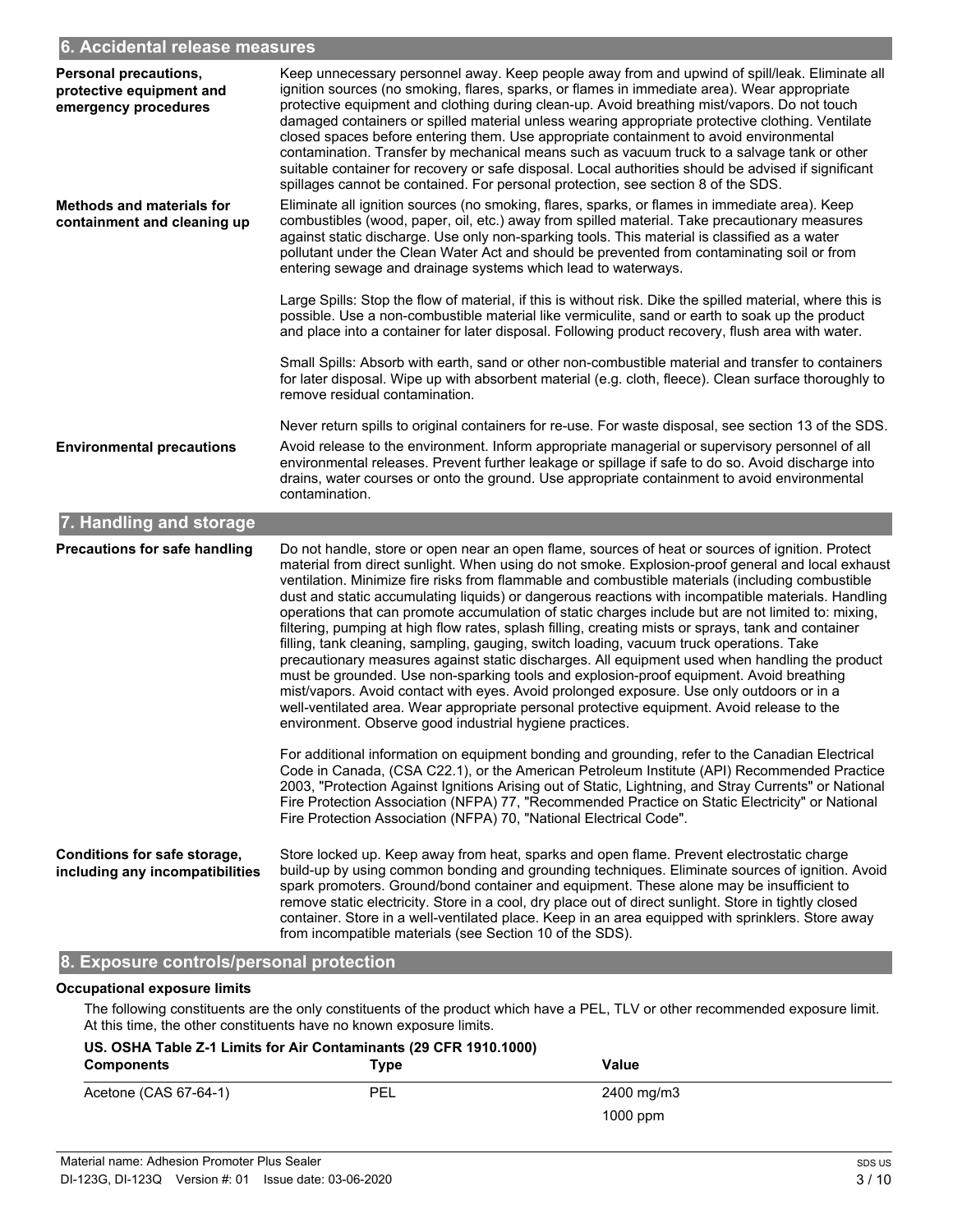| US. OSHA Table Z-1 Limits for Air Contaminants (29 CFR 1910.1000)<br><b>Components</b>   | <b>Type</b>                                                          |                    |                 | <b>Value</b>                                                                                                                                                                                                                                                                                                                                                                                            |
|------------------------------------------------------------------------------------------|----------------------------------------------------------------------|--------------------|-----------------|---------------------------------------------------------------------------------------------------------------------------------------------------------------------------------------------------------------------------------------------------------------------------------------------------------------------------------------------------------------------------------------------------------|
| N-Butyl Acetate (CAS<br>$123-86-4)$                                                      | <b>PEL</b>                                                           |                    |                 | 710 mg/m3                                                                                                                                                                                                                                                                                                                                                                                               |
|                                                                                          |                                                                      |                    |                 | $150$ ppm                                                                                                                                                                                                                                                                                                                                                                                               |
| <b>US. ACGIH Threshold Limit Values</b>                                                  |                                                                      |                    |                 |                                                                                                                                                                                                                                                                                                                                                                                                         |
| <b>Components</b>                                                                        | <b>Type</b>                                                          |                    |                 | <b>Value</b>                                                                                                                                                                                                                                                                                                                                                                                            |
| Acetone (CAS 67-64-1)                                                                    | <b>STEL</b>                                                          |                    |                 | 500 ppm                                                                                                                                                                                                                                                                                                                                                                                                 |
|                                                                                          | <b>TWA</b>                                                           |                    |                 | $250$ ppm                                                                                                                                                                                                                                                                                                                                                                                               |
| N-Butyl Acetate (CAS<br>$123 - 86 - 4$ )                                                 | <b>STEL</b>                                                          |                    |                 | $150$ ppm                                                                                                                                                                                                                                                                                                                                                                                               |
|                                                                                          | <b>TWA</b>                                                           |                    |                 | 50 ppm                                                                                                                                                                                                                                                                                                                                                                                                  |
| US. NIOSH: Pocket Guide to Chemical Hazards                                              |                                                                      |                    |                 |                                                                                                                                                                                                                                                                                                                                                                                                         |
| <b>Components</b>                                                                        | Type                                                                 |                    |                 | <b>Value</b>                                                                                                                                                                                                                                                                                                                                                                                            |
| Acetone (CAS 67-64-1)                                                                    | <b>TWA</b>                                                           |                    |                 | 590 mg/m3                                                                                                                                                                                                                                                                                                                                                                                               |
|                                                                                          |                                                                      |                    |                 | 250 ppm                                                                                                                                                                                                                                                                                                                                                                                                 |
| N-Butyl Acetate (CAS<br>$123-86-4)$                                                      | <b>STEL</b>                                                          |                    |                 | 950 mg/m3                                                                                                                                                                                                                                                                                                                                                                                               |
|                                                                                          |                                                                      |                    |                 | 200 ppm                                                                                                                                                                                                                                                                                                                                                                                                 |
|                                                                                          | <b>TWA</b>                                                           |                    |                 | 710 mg/m3                                                                                                                                                                                                                                                                                                                                                                                               |
|                                                                                          |                                                                      |                    |                 | $150$ ppm                                                                                                                                                                                                                                                                                                                                                                                               |
| <b>Biological limit values</b>                                                           |                                                                      |                    |                 |                                                                                                                                                                                                                                                                                                                                                                                                         |
| <b>ACGIH Biological Exposure Indices</b>                                                 |                                                                      |                    |                 |                                                                                                                                                                                                                                                                                                                                                                                                         |
| <b>Components</b>                                                                        | Value                                                                | <b>Determinant</b> | <b>Specimen</b> | <b>Sampling Time</b>                                                                                                                                                                                                                                                                                                                                                                                    |
| Acetone (CAS 67-64-1)                                                                    | $25$ mg/l                                                            | Acetone            | Urine           | $\star$                                                                                                                                                                                                                                                                                                                                                                                                 |
| * - For sampling details, please see the source document.                                |                                                                      |                    |                 |                                                                                                                                                                                                                                                                                                                                                                                                         |
| Appropriate engineering<br>controls                                                      | acceptable level. Provide eyewash station and safety shower.         |                    |                 | Explosion-proof general and local exhaust ventilation. Good general ventilation should be used.<br>Ventilation rates should be matched to conditions. If applicable, use process enclosures, local<br>exhaust ventilation, or other engineering controls to maintain airborne levels below recommended<br>exposure limits. If exposure limits have not been established, maintain airborne levels to an |
| Individual protection measures, such as personal protective equipment                    |                                                                      |                    |                 |                                                                                                                                                                                                                                                                                                                                                                                                         |
| Eye/face protection Chemical respirator with organic vapor cartridge and full facepiece. |                                                                      |                    |                 |                                                                                                                                                                                                                                                                                                                                                                                                         |
| <b>Skin protection</b>                                                                   |                                                                      |                    |                 |                                                                                                                                                                                                                                                                                                                                                                                                         |
| <b>Hand protection</b>                                                                   | Wear appropriate chemical resistant gloves.                          |                    |                 |                                                                                                                                                                                                                                                                                                                                                                                                         |
| <b>Other</b>                                                                             | Wear appropriate chemical resistant clothing.                        |                    |                 |                                                                                                                                                                                                                                                                                                                                                                                                         |
| <b>Respiratory protection</b>                                                            | Chemical respirator with organic vapor cartridge and full facepiece. |                    |                 |                                                                                                                                                                                                                                                                                                                                                                                                         |
| <b>Thermal hazards</b>                                                                   | Wear appropriate thermal protective clothing, when necessary.        |                    |                 |                                                                                                                                                                                                                                                                                                                                                                                                         |
|                                                                                          |                                                                      |                    |                 |                                                                                                                                                                                                                                                                                                                                                                                                         |

**General hygiene considerations**

When using do not smoke. Always observe good personal hygiene measures, such as washing after handling the material and before eating, drinking, and/or smoking. Routinely wash work clothing and protective equipment to remove contaminants.

# **9. Physical and chemical properties**

| Appearance            |                |
|-----------------------|----------------|
| <b>Physical state</b> | Liquid.        |
| Form                  | Liquid.        |
| Color                 | Not available. |
| Odor                  | Not available. |
|                       |                |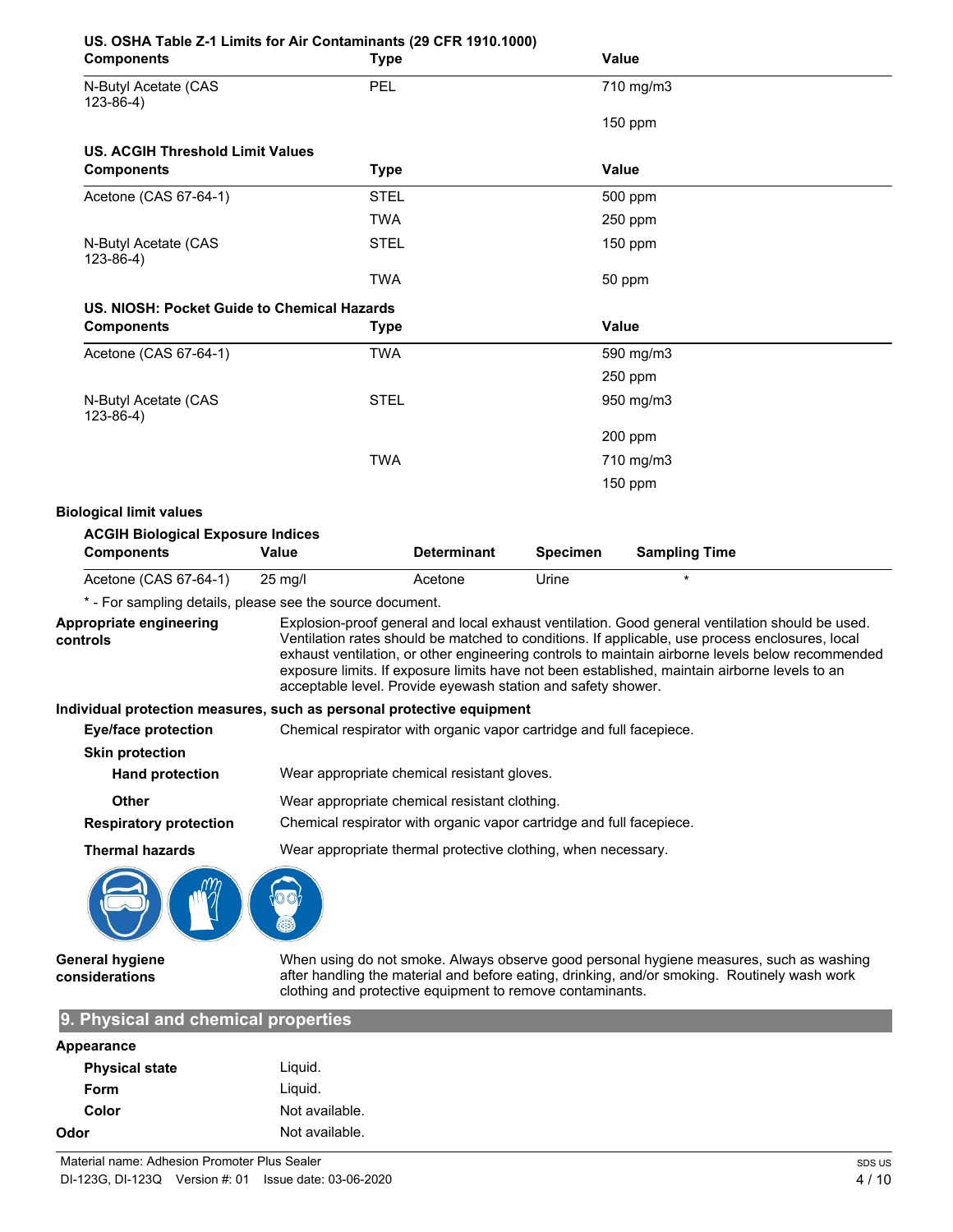| <b>Odor threshold</b>                             | Not available.                                                                               |  |  |
|---------------------------------------------------|----------------------------------------------------------------------------------------------|--|--|
| pH                                                | Not available.                                                                               |  |  |
| Melting point/freezing point                      | -138.46 °F (-94.7 °C) estimated                                                              |  |  |
| Initial boiling point and boiling<br>range        | 132.89 °F (56.05 °C) estimated                                                               |  |  |
| <b>Flash point</b>                                | -4.0 °F (-20.0 °C) estimated                                                                 |  |  |
| <b>Evaporation rate</b>                           | Not available.                                                                               |  |  |
| Flammability (solid, gas)                         | Not applicable.                                                                              |  |  |
| Upper/lower flammability or explosive limits      |                                                                                              |  |  |
| <b>Flammability limit - lower</b><br>(%)          | 2.6 % estimated                                                                              |  |  |
| <b>Flammability limit - upper</b><br>(%)          | 12.8 % estimated                                                                             |  |  |
| Explosive limit - lower (%)                       | Not available.                                                                               |  |  |
| Explosive limit - upper (%)                       | Not available.                                                                               |  |  |
| Vapor pressure                                    | 95.89 hPa estimated                                                                          |  |  |
| Vapor density                                     | Not available.                                                                               |  |  |
| <b>Relative density</b>                           | Not available.                                                                               |  |  |
| Solubility(ies)                                   |                                                                                              |  |  |
| Solubility (water)                                | Not available.                                                                               |  |  |
| <b>Partition coefficient</b><br>(n-octanol/water) | Not available.                                                                               |  |  |
| <b>Auto-ignition temperature</b>                  | 869 °F (465 °C) estimated                                                                    |  |  |
| <b>Decomposition temperature</b>                  | Not available.                                                                               |  |  |
| <b>Viscosity</b>                                  | Not available.                                                                               |  |  |
| <b>Other information</b>                          |                                                                                              |  |  |
| <b>Density</b>                                    | 1.17 g/cm3 estimated                                                                         |  |  |
| <b>Explosive properties</b>                       | Not explosive.                                                                               |  |  |
| <b>Flammability class</b>                         | Flammable IB estimated                                                                       |  |  |
| <b>Oxidizing properties</b>                       | Not oxidizing.                                                                               |  |  |
| <b>Percent volatile</b>                           | 27.1 % estimated                                                                             |  |  |
| <b>Specific gravity</b>                           | 1.17 estimated                                                                               |  |  |
| 10. Stability and reactivity                      |                                                                                              |  |  |
| <b>Donativity</b>                                 | The product is stable and nep reactive under permal conditions of use, sterage and transport |  |  |

| <b>Reactivity</b>                            | The product is stable and non-reactive under normal conditions of use, storage and transport.                                                     |
|----------------------------------------------|---------------------------------------------------------------------------------------------------------------------------------------------------|
| <b>Chemical stability</b>                    | Material is stable under normal conditions.                                                                                                       |
| <b>Possibility of hazardous</b><br>reactions | Hazardous polymerization does not occur.                                                                                                          |
| <b>Conditions to avoid</b>                   | Avoid heat, sparks, open flames and other ignition sources. Avoid temperatures exceeding the<br>flash point. Contact with incompatible materials. |
| Incompatible materials                       | Acids. Strong oxidizing agents.                                                                                                                   |
| <b>Hazardous decomposition</b><br>products   | No hazardous decomposition products are known.                                                                                                    |

# **11. Toxicological information**

### **Information on likely routes of exposure**

| <b>Inhalation</b>                                                                  | Toxic if inhaled. May cause drowsiness and dizziness. Headache. Nausea, vomiting.                                                                                        |
|------------------------------------------------------------------------------------|--------------------------------------------------------------------------------------------------------------------------------------------------------------------------|
| <b>Skin contact</b>                                                                | Knowledge about health hazard is incomplete.                                                                                                                             |
| Eye contact                                                                        | Causes serious eye irritation.                                                                                                                                           |
| Ingestion                                                                          | Knowledge about health hazard is incomplete.                                                                                                                             |
| Symptoms related to the<br>physical, chemical and<br>toxicological characteristics | May cause drowsiness and dizziness. Headache. Nausea, vomiting. Severe eye irritation.<br>Symptoms may include stinging, tearing, redness, swelling, and blurred vision. |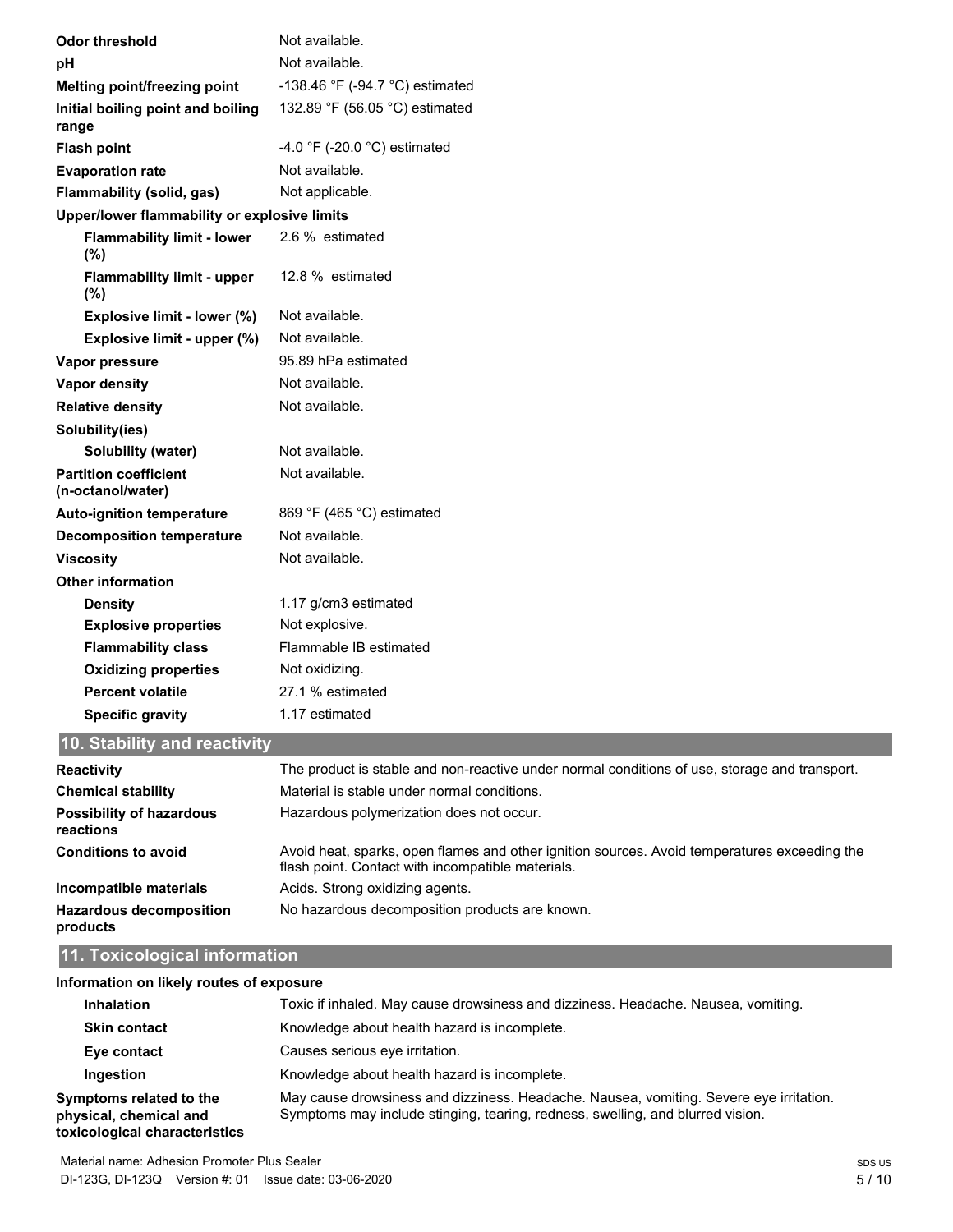| Information on toxicological effects                  |                                                                             |                     |  |
|-------------------------------------------------------|-----------------------------------------------------------------------------|---------------------|--|
| <b>Acute toxicity</b>                                 | Toxic if inhaled.                                                           |                     |  |
| <b>Components</b>                                     | <b>Species</b>                                                              | <b>Test Results</b> |  |
| Acetone (CAS 67-64-1)                                 |                                                                             |                     |  |
| <b>Acute</b>                                          |                                                                             |                     |  |
| <b>Dermal</b>                                         |                                                                             |                     |  |
| LD50                                                  | Rabbit                                                                      | 20000 mg/kg         |  |
| <b>Inhalation</b>                                     |                                                                             |                     |  |
| LC50                                                  | Rat                                                                         | 50.1 mg/l, 8 Hours  |  |
| Oral<br>LD50                                          |                                                                             |                     |  |
|                                                       | Rat                                                                         | 5800 mg/kg          |  |
| N-Butyl Acetate (CAS 123-86-4)                        |                                                                             |                     |  |
| <b>Acute</b><br><b>Inhalation</b>                     |                                                                             |                     |  |
| LC50                                                  | Wistar rat                                                                  | 160 mg/l, 4 Hours   |  |
| Oral                                                  |                                                                             |                     |  |
| LD50                                                  | Rat                                                                         | 14000 mg/kg         |  |
| <b>Skin corrosion/irritation</b>                      | Due to partial or complete lack of data the classification is not possible. |                     |  |
| Serious eye damage/eye                                | Causes serious eye irritation.                                              |                     |  |
| irritation                                            |                                                                             |                     |  |
| Respiratory or skin sensitization                     |                                                                             |                     |  |
| <b>Respiratory sensitization</b>                      | Due to partial or complete lack of data the classification is not possible. |                     |  |
| <b>Skin sensitization</b>                             | Due to partial or complete lack of data the classification is not possible. |                     |  |
| Germ cell mutagenicity                                | Due to partial or complete lack of data the classification is not possible. |                     |  |
| Carcinogenicity                                       | Due to partial or complete lack of data the classification is not possible. |                     |  |
|                                                       | IARC Monographs. Overall Evaluation of Carcinogenicity                      |                     |  |
| Not listed.                                           |                                                                             |                     |  |
| Not listed.                                           | OSHA Specifically Regulated Substances (29 CFR 1910.1001-1053)              |                     |  |
|                                                       | US. National Toxicology Program (NTP) Report on Carcinogens                 |                     |  |
| Not listed.                                           |                                                                             |                     |  |
| <b>Reproductive toxicity</b>                          | Due to partial or complete lack of data the classification is not possible. |                     |  |
| Specific target organ toxicity -<br>single exposure   | May cause drowsiness and dizziness.                                         |                     |  |
| Specific target organ toxicity -<br>repeated exposure | Due to partial or complete lack of data the classification is not possible. |                     |  |
| <b>Aspiration hazard</b>                              | Due to partial or complete lack of data the classification is not possible. |                     |  |
| <b>Chronic effects</b>                                | Prolonged inhalation may be harmful.                                        |                     |  |
| 12. Ecological information                            |                                                                             |                     |  |
| <b>Ecotoxicity</b>                                    | Toxic to aquatic life with long lasting effects.                            |                     |  |
| <b>Components</b>                                     | <b>Species</b>                                                              | <b>Test Results</b> |  |

| <b>Components</b>                |                  | <b>Species</b>                                                               | <b>Test Results</b>          |
|----------------------------------|------------------|------------------------------------------------------------------------------|------------------------------|
| Acetone (CAS 67-64-1)            |                  |                                                                              |                              |
| <b>Aquatic</b>                   |                  |                                                                              |                              |
| Crustacea                        | EC <sub>50</sub> | Water flea (Daphnia magna)                                                   | 10294 - 17704 mg/l, 48 hours |
| Fish                             | <b>LC50</b>      | Rainbow trout.donaldson trout<br>(Oncorhynchus mykiss)                       | 4740 - 6330 mg/l, 96 hours   |
| N-Butyl Acetate (CAS 123-86-4)   |                  |                                                                              |                              |
| <b>Aquatic</b>                   |                  |                                                                              |                              |
| Fish                             | <b>LC50</b>      | Fathead minnow (Pimephales promelas) 17 - 19 mg/l, 96 hours                  |                              |
| Persistence and degradability    |                  | No data is available on the degradability of any ingredients in the mixture. |                              |
| <b>Bioaccumulative potential</b> |                  |                                                                              |                              |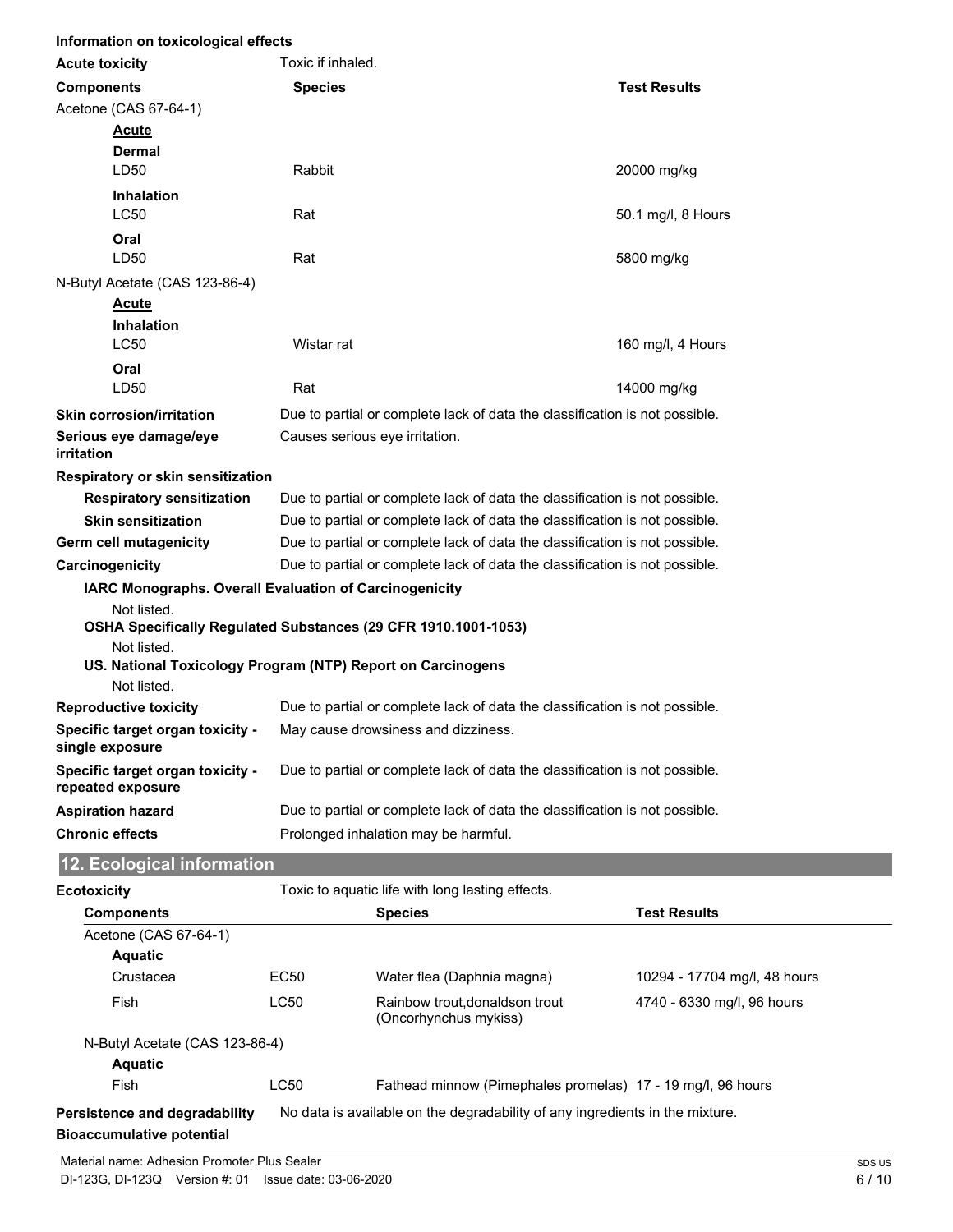|                       | Partition coefficient n-octanol / water (log Kow)                                                       |
|-----------------------|---------------------------------------------------------------------------------------------------------|
| Acetone               | $-0.24$                                                                                                 |
| N-Butyl Acetate       | 1.78                                                                                                    |
| Mobility in soil      | No data available.                                                                                      |
| Other adverse effects | The product contains volatile organic compounds which have a photochemical ozone creation<br>potential. |

# **13. Disposal considerations**

| <b>Disposal instructions</b>             | Collect and reclaim or dispose in sealed containers at licensed waste disposal site. Incinerate the<br>material under controlled conditions in an approved incinerator. Do not incinerate sealed<br>containers. Do not allow this material to drain into sewers/water supplies. Do not contaminate<br>ponds, waterways or ditches with chemical or used container. If discarded, this product is<br>considered a RCRA ignitable waste, D001. Dispose of contents/container in accordance with<br>local/regional/national/international regulations. |
|------------------------------------------|-----------------------------------------------------------------------------------------------------------------------------------------------------------------------------------------------------------------------------------------------------------------------------------------------------------------------------------------------------------------------------------------------------------------------------------------------------------------------------------------------------------------------------------------------------|
| Local disposal regulations               | Dispose in accordance with all applicable regulations.                                                                                                                                                                                                                                                                                                                                                                                                                                                                                              |
| Hazardous waste code                     | D001: Waste Flammable material with a flash point <140 F<br>The waste code should be assigned in discussion between the user, the producer and the waste<br>disposal company.                                                                                                                                                                                                                                                                                                                                                                       |
| Waste from residues / unused<br>products | Dispose of in accordance with local regulations. Empty containers or liners may retain some<br>product residues. This material and its container must be disposed of in a safe manner (see:<br>Disposal instructions).                                                                                                                                                                                                                                                                                                                              |
| <b>Contaminated packaging</b>            | Since emptied containers may retain product residue, follow label warnings even after container is<br>emptied. Empty containers should be taken to an approved waste handling site for recycling or<br>disposal.                                                                                                                                                                                                                                                                                                                                    |

# **14. Transport information**

| ٠<br>I<br>w<br>v |
|------------------|
|------------------|

| UN number                         | <b>UN1263</b>                                                                                                                                                                                                             |
|-----------------------------------|---------------------------------------------------------------------------------------------------------------------------------------------------------------------------------------------------------------------------|
| UN proper shipping name           | Paint related material including paint thinning, drying, removing, or reducing compound, MARINE<br><b>POLLUTANT</b>                                                                                                       |
| <b>Transport hazard class(es)</b> |                                                                                                                                                                                                                           |
| <b>Class</b>                      | 3                                                                                                                                                                                                                         |
| <b>Subsidiary risk</b>            |                                                                                                                                                                                                                           |
| Label(s)                          | 3                                                                                                                                                                                                                         |
| <b>Packing group</b>              | $\mathsf{I}$                                                                                                                                                                                                              |
| <b>Environmental hazards</b>      |                                                                                                                                                                                                                           |
| <b>Marine pollutant</b>           | Yes                                                                                                                                                                                                                       |
|                                   | Special precautions for user Read safety instructions, SDS and emergency procedures before handling.                                                                                                                      |
| <b>Special provisions</b>         | 149, B52, IB2, T4, TP1, TP8, TP28                                                                                                                                                                                         |
| <b>Packaging exceptions</b>       | 150                                                                                                                                                                                                                       |
| Packaging non bulk                | 173                                                                                                                                                                                                                       |
| Packaging bulk                    | 242                                                                                                                                                                                                                       |
| <b>IATA</b>                       |                                                                                                                                                                                                                           |
| <b>UN number</b>                  | <b>UN1263</b>                                                                                                                                                                                                             |
| UN proper shipping name           | Paint (including paint, lacquer, enamel, stain, shellac, varnish, polish, liquid filler and liquid<br>lacquer base)                                                                                                       |
| Transport hazard class(es)        |                                                                                                                                                                                                                           |
| <b>Class</b>                      | 3                                                                                                                                                                                                                         |
| <b>Subsidiary risk</b>            |                                                                                                                                                                                                                           |
| Packing group                     | $\mathbf{H}$                                                                                                                                                                                                              |
| <b>Environmental hazards</b>      | Yes                                                                                                                                                                                                                       |
| <b>ERG Code</b>                   | 3L                                                                                                                                                                                                                        |
| <b>Other information</b>          | Special precautions for user Read safety instructions, SDS and emergency procedures before handling.                                                                                                                      |
| Passenger and cargo<br>aircraft   | Allowed with restrictions.                                                                                                                                                                                                |
| <b>Cargo aircraft only</b>        | Allowed with restrictions.                                                                                                                                                                                                |
| IMDG                              |                                                                                                                                                                                                                           |
| <b>UN number</b>                  | <b>UN1263</b>                                                                                                                                                                                                             |
| UN proper shipping name           | PAINT (including paint, lacquer, enamel, stain, shellac, varnish, polish, liquid filler and liquid<br>lacquer base) or PAINT RELATED MATERIAL (including paint thinning or reducing compound),<br><b>MARINE POLLUTANT</b> |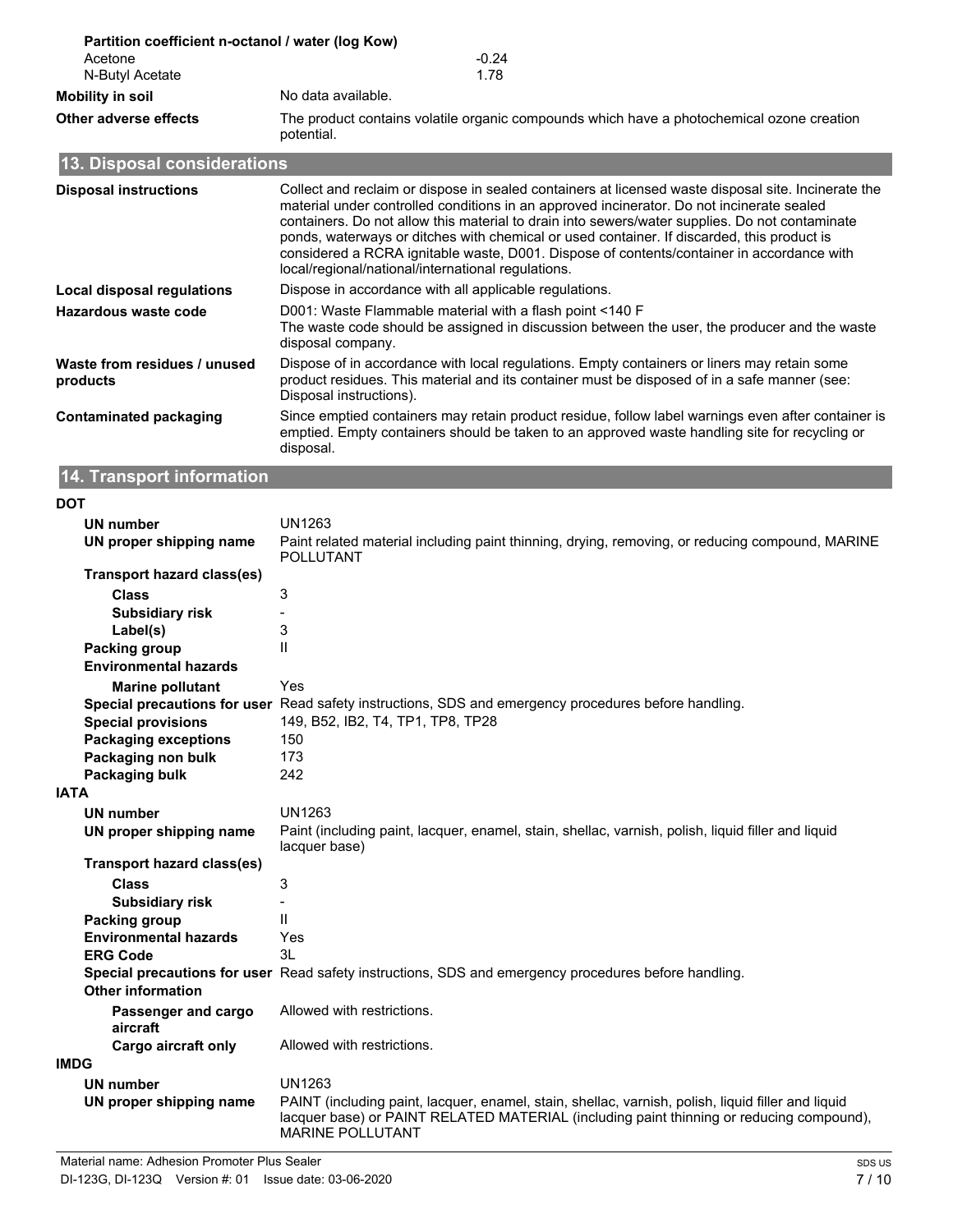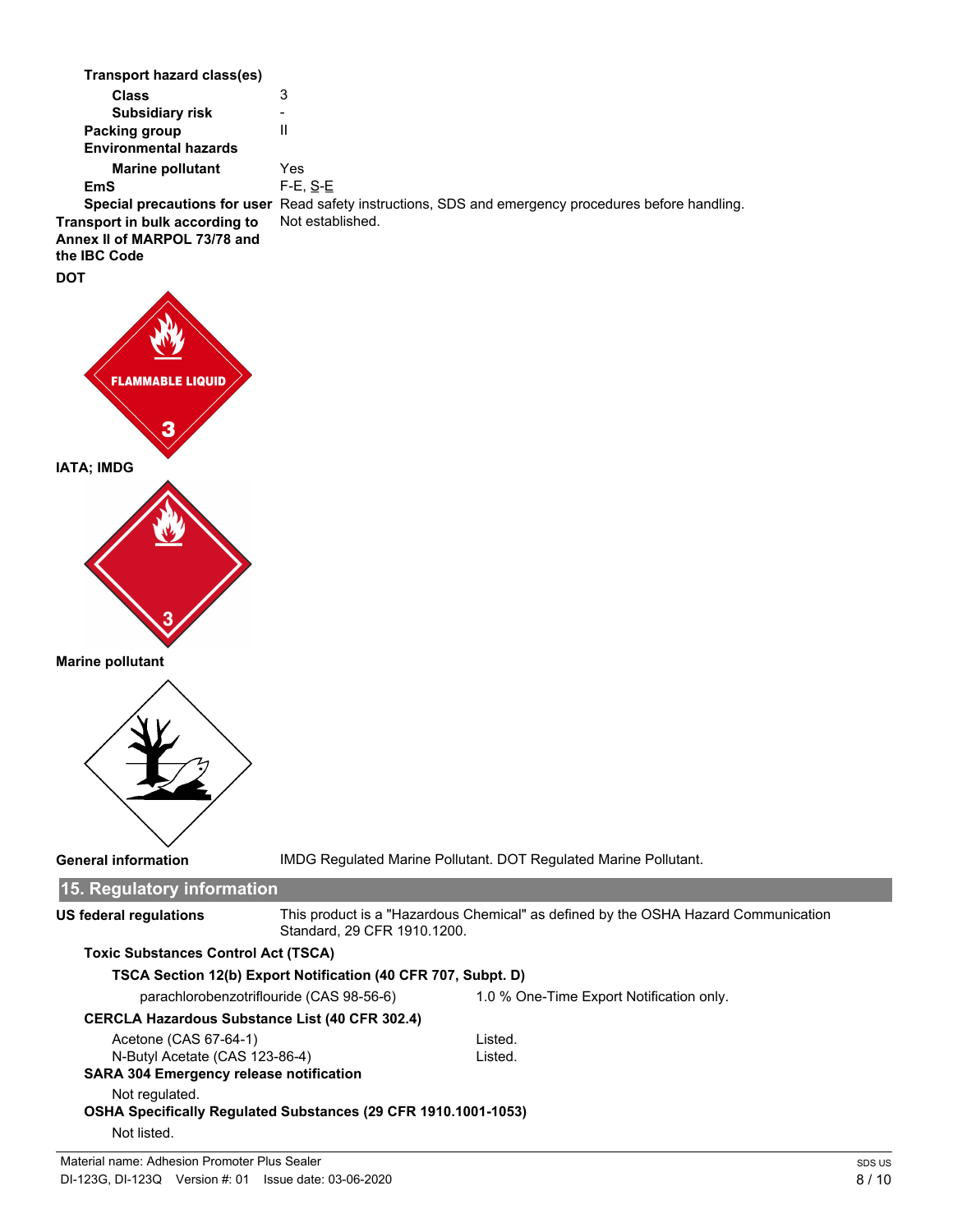#### **Superfund Amendments and Reauthorization Act of 1986 (SARA)**

| Superfund Amendments and Reauthorization Act of 1986 (SARA)                      |                                                                                                                                                                             |                                                                                                             |  |
|----------------------------------------------------------------------------------|-----------------------------------------------------------------------------------------------------------------------------------------------------------------------------|-------------------------------------------------------------------------------------------------------------|--|
| <b>SARA 302 Extremely hazardous substance</b>                                    |                                                                                                                                                                             |                                                                                                             |  |
| Not listed.                                                                      |                                                                                                                                                                             |                                                                                                             |  |
| SARA 311/312 Hazardous<br>chemical                                               | Yes                                                                                                                                                                         |                                                                                                             |  |
| <b>Classified hazard</b><br>categories                                           | Flammable (gases, aerosols, liquids, or solids)<br>Acute toxicity (any route of exposure)<br>Serious eve damage or eve irritation<br>Hazard not otherwise classified (HNOC) | Specific target organ toxicity (single or repeated exposure)                                                |  |
| SARA 313 (TRI reporting)<br>Not regulated.                                       |                                                                                                                                                                             |                                                                                                             |  |
| Other federal regulations                                                        |                                                                                                                                                                             |                                                                                                             |  |
| Clean Air Act (CAA) Section 112 Hazardous Air Pollutants (HAPs) List             |                                                                                                                                                                             |                                                                                                             |  |
| Not regulated.                                                                   |                                                                                                                                                                             |                                                                                                             |  |
| Clean Air Act (CAA) Section 112(r) Accidental Release Prevention (40 CFR 68.130) |                                                                                                                                                                             |                                                                                                             |  |
| Not regulated.                                                                   |                                                                                                                                                                             |                                                                                                             |  |
| <b>Safe Drinking Water Act</b><br>(SDWA)                                         | Not regulated.                                                                                                                                                              |                                                                                                             |  |
| <b>Chemical Code Number</b>                                                      |                                                                                                                                                                             | Drug Enforcement Administration (DEA). List 2, Essential Chemicals (21 CFR 1310.02(b) and 1310.04(f)(2) and |  |
| Acetone (CAS 67-64-1)                                                            |                                                                                                                                                                             | 6532                                                                                                        |  |
|                                                                                  |                                                                                                                                                                             | Drug Enforcement Administration (DEA). List 1 & 2 Exempt Chemical Mixtures (21 CFR 1310.12(c))              |  |
| Acetone (CAS 67-64-1)                                                            |                                                                                                                                                                             | 35 %WV                                                                                                      |  |
| <b>DEA Exempt Chemical Mixtures Code Number</b>                                  |                                                                                                                                                                             |                                                                                                             |  |
| Acetone (CAS 67-64-1)                                                            |                                                                                                                                                                             | 6532                                                                                                        |  |
|                                                                                  |                                                                                                                                                                             | FEMA Priority Substances Respiratory Health and Safety in the Flavor Manufacturing Workplace                |  |
| Acetone (CAS 67-64-1)<br>N-Butyl Acetate (CAS 123-86-4)                          |                                                                                                                                                                             | Low priority<br>Low priority                                                                                |  |
|                                                                                  |                                                                                                                                                                             |                                                                                                             |  |

#### **US state regulations**

#### **California Proposition 65**

California Safe Drinking Water and Toxic Enforcement Act of 1986 (Proposition 65): This material is not known to contain any chemicals currently listed as carcinogens or reproductive toxins. For more information go to www.P65Warnings.ca.gov.

#### US. California. Candidate Chemicals List. Safer Consumer Products Regulations (Cal. Code Regs, tit. 22, 69502.3, **subd. (a))**

Acetone (CAS 67-64-1)

#### **International Inventories**

| Country(s) or region        | <b>Inventory name</b>                                                     | On inventory (yes/no)* |
|-----------------------------|---------------------------------------------------------------------------|------------------------|
| Australia                   | Australian Inventory of Chemical Substances (AICS)                        | Yes.                   |
| Canada                      | Domestic Substances List (DSL)                                            | Yes                    |
| Canada                      | Non-Domestic Substances List (NDSL)                                       | No.                    |
| China                       | Inventory of Existing Chemical Substances in China (IECSC)                | Yes                    |
| Europe                      | European Inventory of Existing Commercial Chemical<br>Substances (EINECS) | Yes                    |
| Europe                      | European List of Notified Chemical Substances (ELINCS)                    | No.                    |
| Japan                       | Inventory of Existing and New Chemical Substances (ENCS)                  | Yes                    |
| Korea                       | Existing Chemicals List (ECL)                                             | Yes                    |
| New Zealand                 | New Zealand Inventory                                                     | Yes.                   |
| Philippines                 | Philippine Inventory of Chemicals and Chemical Substances<br>(PICCS)      | Yes                    |
| Taiwan                      | Taiwan Chemical Substance Inventory (TCSI)                                | Yes                    |
| United States & Puerto Rico | Toxic Substances Control Act (TSCA) Inventory                             | Yes.                   |

\*A "Yes" indicates that all components of this product comply with the inventory requirements administered by the governing country(s) A "No" indicates that one or more components of the product are not listed or exempt from listing on the inventory administered by the governing country(s).